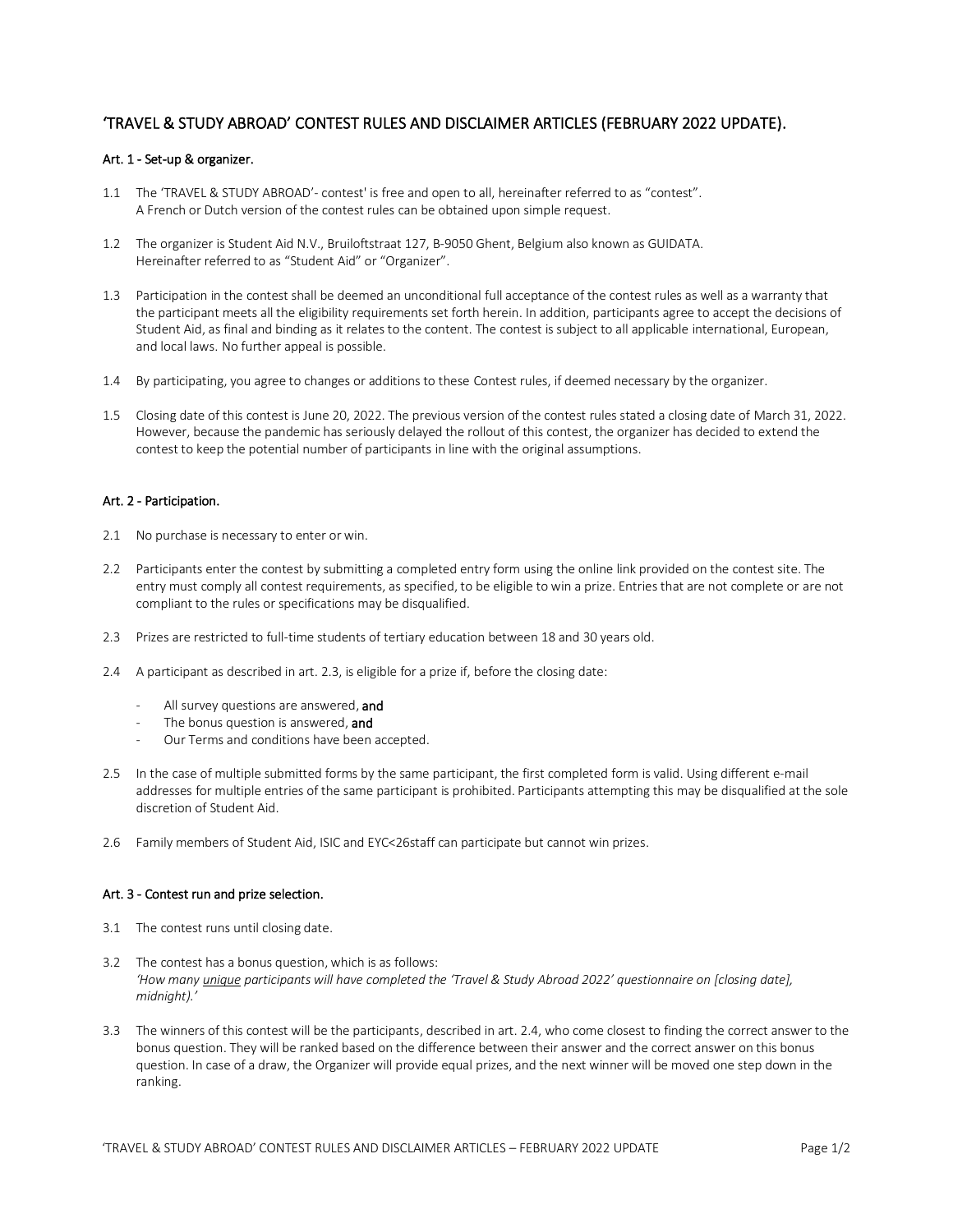#### 3.4 Contest prizes are as follows:

All prizes described in this chapter will be awarded after closing date.

3.4.1 Contest prizes for the first 5 participants according to the rankings as described in art. 3.3:

- 1x Duo-Pack: 2x Long distance Airline Ticket with Qatar Airways AND 2x Access to an International Festival of your Top-5 choices OR a guided visit to an UNESCO Heritage Site of your Top-5 choices;
- 2x Duo-Pack for a week: International Surf village Bootcamp 'Become a Basque' near superb Bilbao and San Sebastian in Spain at a luxury camp in September 2022;
- 2x Duo-Pack for a vibrant university city trip: 1x Hotel Overnight for 2 AND 2x Theme Park AND 2x Museum Entrance.

3.4.2 Contest prizes for the next 5 participants according to the rankings as described in art 3.3::

- 5x Refurbished iPhone or Samsung Galaxy or 400 dollars in cash if the eligible participant winner lives outside of Europe.
- 3.4.3 Prizes for eligible participants (art. 2.4) that become our most active SAMBA's (in 2022) will be raffled off among the 17 best performing ambassadors (1 per participant):
	- 8x Long distance Airline Ticket with Qatar Airways;
	- 4x a week stay at the International Surf village Bootcamp 'Become a Basque' near superb Bilbao and San Sebastian in Spain in a luxury tent in September 2022;
	- 5x a refurbished iPhone or Samsung Galaxy or 400 dollars in cash if the eligible participant winner lives outside of Europe.
- 3.4.4 A prize will be awarded to one eligible participant (art. 2.4) who has most successfully shared the link to the questionnaire, i.e., where sharing that link has produced the highest number of completed questionnaires.
	- 1x refurbished iPhone or Samsung Galaxy or \$400 in cash (depending on region)
- 3.4.5 A prize will be raffled off between all eligible participants (art. 2.4) who have successfully registered for the Qatar Airways Student Club through the link provided after completing the questionnaire  $(*)$ <sup>\*</sup>).
	- 1x air ticket to a top festival including VIP entrance ticket or overnight stay. The organization reserves the right to choose the festival, but will take into account the preferences of the participant (based on question 12) to the extent possible.

(\*) this prize cannot be combined with any other prize described in chapter 3.4.

(\*\*) The organizer has the right to display the link to the registration page for the Qatar Student Club only for a subset of the completed surveys.

- 3.5 Student Aid shall have the right to ask additional information, such as a picture and/or a (voice) statement about the contest, to any of the winners.
- 3.6 Student Aid, anyone acting on behalf of Student Aid, or it's respective licensees, successors and assigns, shall have the right, where permitted by law, to print, publish, broadcast, distribute, and use in any media now known or here after developed, in perpetuity and throughout the world, without limitation, the entry, name, portrait, picture, voice, likeness, image, statements about the contest, and biographical information of a winner for news, publicity, information, trade, advertising, public relations, and promotional purposes without any further compensation, notice, review, or consent.

#### Art. 4 - Additional info.

4.1 Winners will be notified by email, after the contest closes, using the email address entered by participants in the contest questionnaire. There will be no other communication about the competition or the awarding of prizes, whether by telephone or in writing. Student Aid is not responsible for any technical or other problems related to this competition, which happened